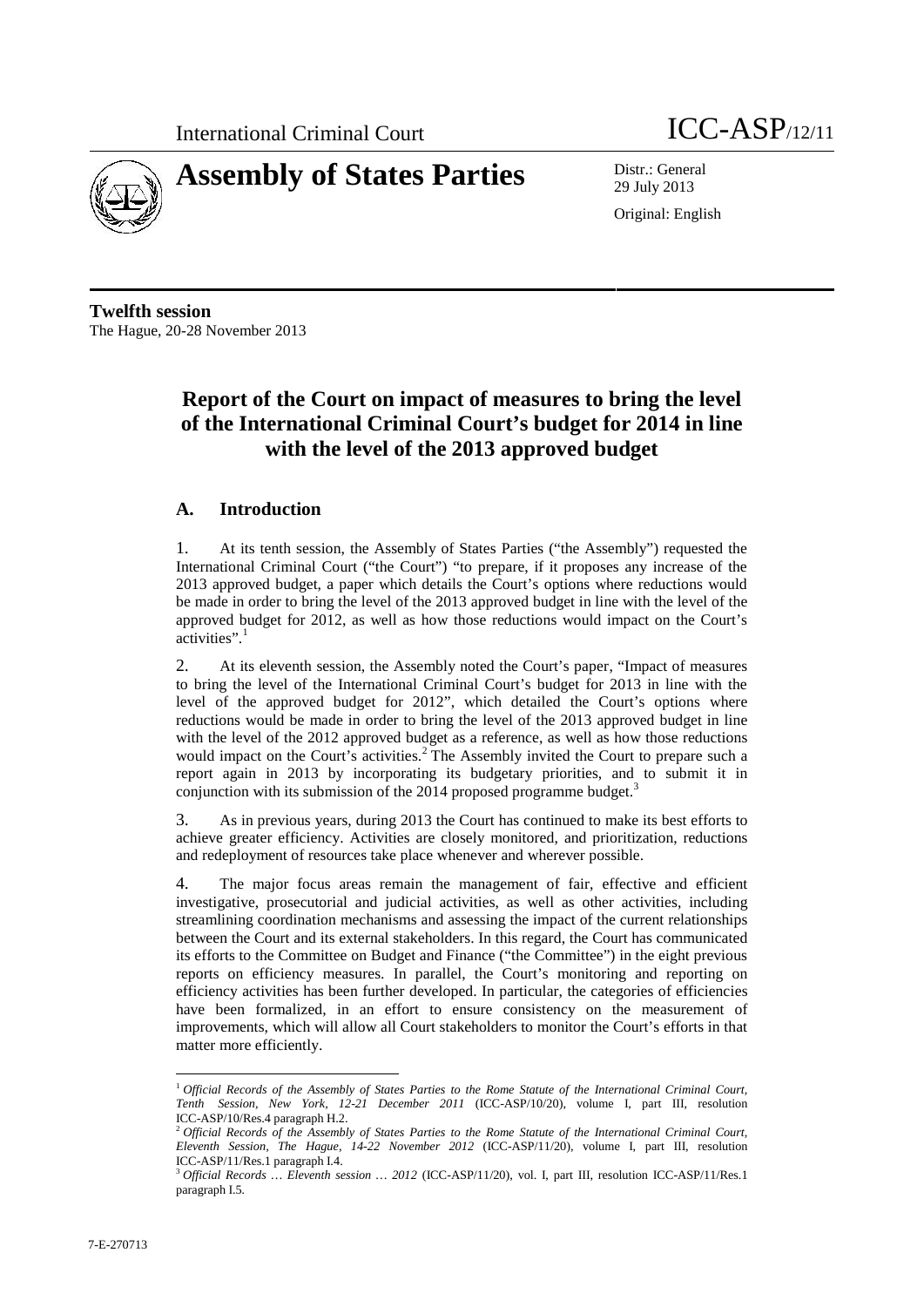### **B. Overview of the Court's 2014 proposed programme budget**

5. The International Criminal Court's 2014 proposed programme budget amounts to €126.07 million. This represents an increase of €10.95 million, or 9.5 per cent, over the 2013 approved budget ( $\in$ 15.12 million). This is mainly the result of the following factors:

- a) a notable increase in judicial activities foreseen in 2014;
- b) an increase in the number of situations in which investigative and prosecutorial activities will be undertaken, combined with the need to enhance the capacity of investigate and prosecutorial teams to deliver high quality and timely investigations and prosecutions;
- c) an increase in services to be provided by the Registry in relation to the increase in investigative, prosecutorial and judicial activities; and
- d) built-in increases such as forward commitments in relation to staff costs and the application of the UN common system.

**<sup>2</sup>** 7-E-270713 **ICC-ASP/10/20** 6. Taking into account the abovementioned cost drivers and the corresponding resource requirements, the level of resources initially identified for the Court's 2014 proposed programme budget, including efficiencies gains and a reduced number of active investigations, reached €131.01 million representing an increase of almost €16 million from the 2013 approved budget. After a far-going and stringent internal review, in which all activities were closely examined, and in some cases reprioritised or cut, and resources reduced or redeployed accordingly, a substantial reduction of almost  $\epsilon$  million was achieved, thus lowering the level of the net increase in the proposed programme budget to  $\triangleleft$  0.95 million.<sup>4</sup>

#### **Table 1: Budget development**

| $\mathbf{r}$              | Net 2014 proposed increase                   | € 10.95 million           |
|---------------------------|----------------------------------------------|---------------------------|
|                           | $\blacksquare$ Internal review               | $-$ € 4.94 million        |
|                           | $\blacksquare$ Growth linked to cost drivers | $\epsilon$ 15.89 million  |
| $\mathbf{H}^{\text{max}}$ | Identified resource requirements             | $\epsilon$ 131.01 million |
| $\blacksquare$            | Baseline (2013 approved budget)              | $\epsilon$ 115.12 million |

7. The 2014 budget assumptions have been developed based on judicial and prosecutorial work plans for the following year, insofar as these could be accurately estimated as at the date of the official submission of the proposed budget. However, the unpredictable nature of the Court's judicial work makes it difficult to produce fully reliable assumptions well in advance of the financial period for which the Court is budgeting.

8. As the Court has previously stated,<sup>5</sup> its budgetary policy is one of strict reliance on established facts; it does not budget for any activity unless its occurrence in the following year is clearly foreseeable and quantifiable. This commitment to an accurate and lean budgeting approach in the Court's regular programme budget has been endorsed by the Committee.

<sup>4</sup> Moreover, allowing for the fact that €1.4 million of the increase corresponds to the in-built staff cost increase and inflationary costs, the effective growth of the Court's proposed programme budget for  $2014$  is of  $\Theta$ .55 million,

or 8.3 per cent, over the 2013 approved budget.<br>
<sup>5</sup> Official Records ... Sixth session ... 2007 (ICC-ASP/6/20), vol. II. part A.I, para. 55. Also see CBF/18/8 para. 7.<br>
<sup>6</sup> Delegates of States Parties have welcomed the C additional Court activities which are, while foreseeable, not adequately quantifiable at the time of setting the Court's budget assumptions.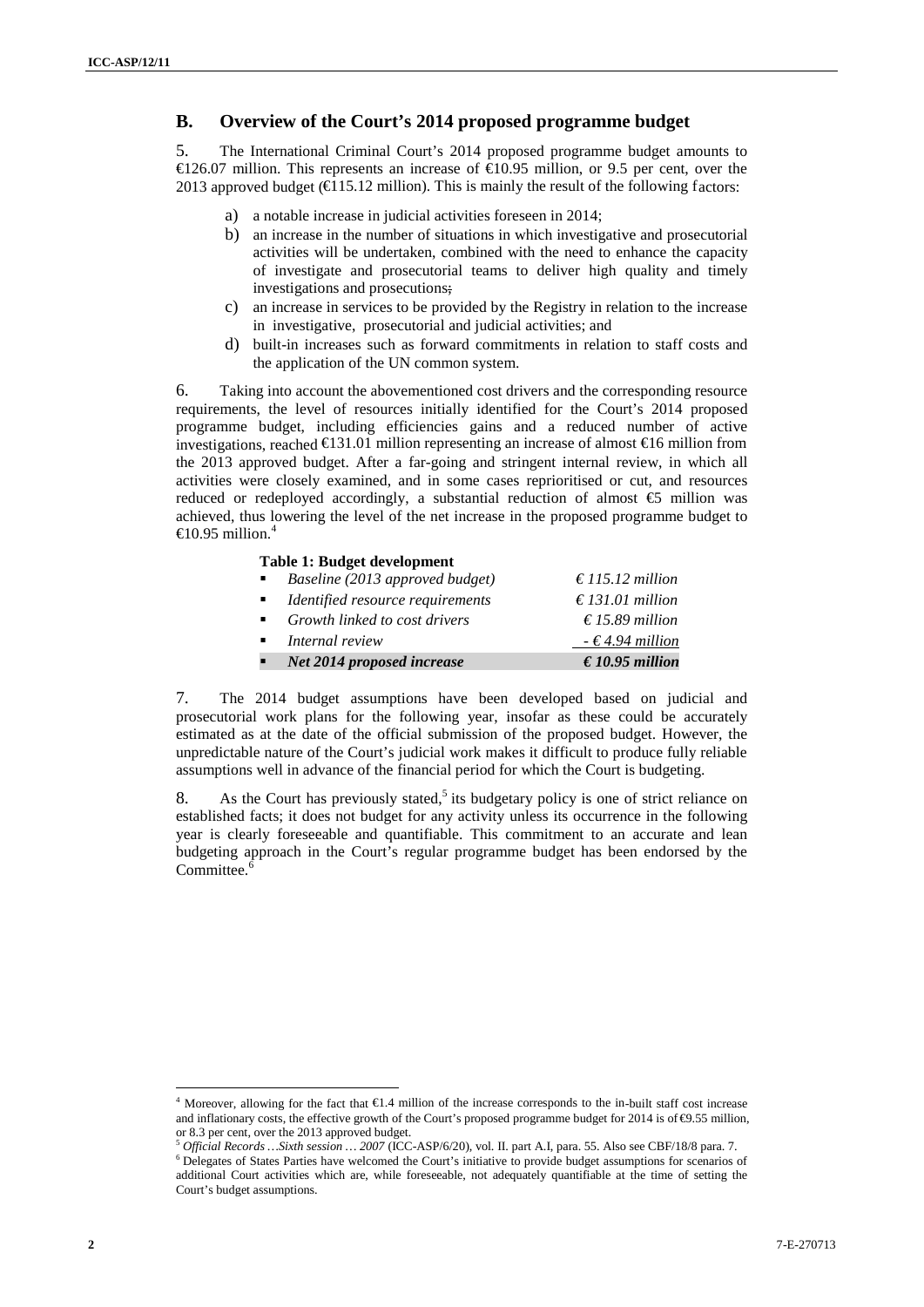|                                                      | Resource growth 2014 vs. 2013<br>(thousands of euro) |             |                   |        |
|------------------------------------------------------|------------------------------------------------------|-------------|-------------------|--------|
|                                                      |                                                      |             |                   |        |
|                                                      | Proposed                                             | Approved    | Resource          | $\%$   |
|                                                      | 2014 budget                                          | 2013 budget | growth $\epsilon$ |        |
| MP I: Judiciary                                      | 10,214.9                                             | 10,697.9    | $-483.0$          | $-4.5$ |
| MP II: Office of the Prosecutor                      | 35,744.5                                             | 28,265.7    | 7,478.8           | 26.5   |
| MP III: Registry                                     | 68,111.6                                             | 64,520.9    | 3,590.7           | 5.6    |
| MP IV: Secretariat of the Assembly of States Parties | 2,836.3                                              | 2,951.7     | $-115.4$          | $-3.9$ |
| MP V: Rent and Maintenance (Interim Premises)        | 5,900.7                                              | 5,901.5     | $-0.8$            | 0.0    |
| MP VI: Secretariat of the Trust Fund for Victims     | 1,595.2                                              | 1,580.0     | 15.2              | 1.0    |
| MP VII-1: Project Director's Office                  | 1.289.1                                              | 996.7       | 292.4             | 29.3   |
| (Permanent Premises)                                 |                                                      |             |                   |        |
| MP VII-2: Permanent Premises Project - Interest      | 170.3                                                | 0.0         | 170.3             | n/a    |
| MP VII-5: Independent Oversight Mechanism            | 209.1                                                | 205.9       | 3.2               | 1.6    |
| <b>Total</b>                                         | 126,071.7                                            | 115,120.3   | 10.951.4          | 9.5    |

**Table 2: Resource growth by major programme in the 2014 proposed programme budget as compared to the 2013 approved budget**

#### **C. Growth Analysis**

9. The Court has aimed, wherever possible, to limit the growth of its budget, or even implement further reductions. As explained, out of the almost €16 million increase initially identified on the basis of the anticipated additional cost drivers, it was possible to achieve a reduction of close to  $\epsilon$  million. It has also been possible to absorb to a large extent, within the 2013 approved level of resources, the additional resources required to support the increased level of judicial activities and providing services to parties and participants in the different pre-trials, trials and appeals, as well as the in-built increase in staff costs.

10. Essentially, the proposed increase of  $\epsilon$ 10.95 million is therefore indispensable to manage the surge in preliminary examinations, investigative and prosecutorial activities and to improve OTP's capacity to conduct high-quality, timely preliminary examinations, investigations, and prosecutions. Further, additional funds will be necessary to render the required timely quality services and support, in particular in regard to security, field operations and protection and support of witnesses, in order to sustain and ensure the level of quality and efficiency. In other words, further reductions cannot be achieved without significantly impairing the Court's effectiveness, and in particular that of the OTP, to conduct timely, high quality efficient and effective investigations and prosecutions, thus affecting the Court's very *raison d'être*.

#### **D. Impact of additional reductions**

11. The requested increase in resources is needed in order to enable the Court to reach the high standard expected of an international judicial institution, in particular in light of the standards developed in the Court's recent case law. These standards, which, *inter alia,* necessitate more intensive activities and support during the early stages of the judicial process, entail changes in the basic composition of teams, as well as the level of support required by such teams to enable them effectively to carry out their functions. A reduction in the 2014 proposed programme budget to the 2013 approved level would entail scaling down the number of teams and the support they require, thus reducing the level of core activities, which in turn would force the ICC to further reduce the number of investigations and prosecutions. Without this increase, all other investments in resources risk not being cost effective. Delays in responding quickly to unfolding situations could result in loss of evidence (e.g. due to death or disappearance of witnesses), creating other hidden costs elsewhere in the Court's budget (e.g. witness protection). Moreover, such delays would cause further inefficiencies and additional costs in terms of legal aid and detention costs, and could even, in some cases, require the extension of judges' mandates.